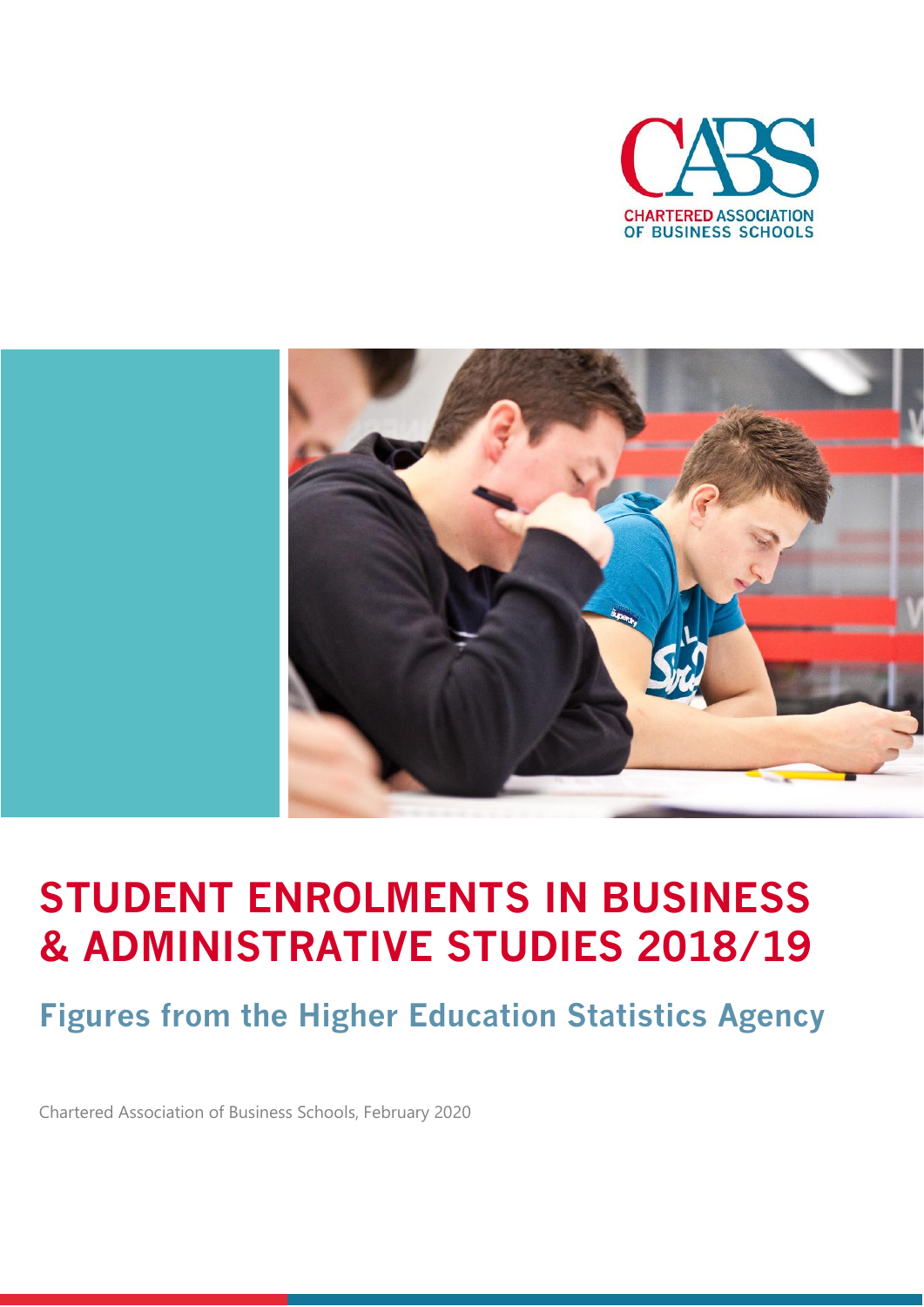#### **INTRODUCTION**

The tables and graphs below show data on student enrolments within the '*Business & Administrative Studies'*  subject area for the years 2011/12 to 2018/19. Student enrolments<sup>1</sup> are shown by domicile (non-EU international, EU, and UK) and level of study (undergraduate and postgraduate). It is based on data publicly released by the Higher Education Statistics Agency (HESA) in February 2020<sup>2</sup>.

#### STUDENT ENROLMENT TABLES

| <b>Domicile</b><br>(basic) | 2011/12 | 2012/13 | 2013/14 | 2014/15 | 2015/16 | 2016/17 | 2017/18 | 2018/19 |
|----------------------------|---------|---------|---------|---------|---------|---------|---------|---------|
| Non-EU                     | 102,410 | 101,650 | 105,575 | 101,160 | 97,820  | 95,055  | 99,700  | 105,465 |
| Other EU                   | 28,095  | 24,805  | 24,635  | 24,320  | 24,750  | 26,495  | 27,260  | 28,355  |
| UΚ                         | 233,355 | 210,790 | 206,390 | 201,395 | 203,775 | 211,745 | 216,010 | 224,650 |
| Total                      | 363,860 | 337,245 | 336,600 | 326,875 | 326,345 | 333,295 | 342,970 | 358,470 |

#### All Business & Administrative Studies students

#### As % of total

| Domicile<br>(basic) | 2011/12 | 2012/13 | 2013/14 | 2014/15 | 2015/16 | 2016/17 | 2017/18 | 2018/19 |
|---------------------|---------|---------|---------|---------|---------|---------|---------|---------|
| Non-EU              | 28%     | 30%     | 31%     | 31%     | 30%     | 29%     | 29%     | 29%     |
| Other EU            | 8%      | 7%      | 7%      | 7%      | 8%      | 8%      | 8%      | 8%      |
| JΚ                  | 64%     | 63%     | 61%     | 62%     | 62%     | 64%     | 63%     | 63%     |

#### Undergraduate Business & Administrative Studies students

| UG             | 2011/12   | 2012/13   | 2013/14   | 2014/15   | 2015/16   | 2016/17   | 2017/18   | 2018/19   |
|----------------|-----------|-----------|-----------|-----------|-----------|-----------|-----------|-----------|
| students       |           |           |           |           |           |           |           |           |
| Business &     | 249,955   | 231,480   | 228,730   | 223,755   | 228,200   | 235,325   | 240,040   | 249,680   |
| Admin          |           |           |           |           |           |           |           |           |
| <b>Studies</b> |           |           |           |           |           |           |           |           |
| All subjects   | 1,928,140 | 1,803,840 | 1,759,915 | 1,727,895 | 1,747,855 | 1,766,285 | 1,776,540 | 1,798,240 |
| Business &     | 13%       | 13%       | 13%       | 13%       | 13%       | 13%       | 14%       | 14%       |
| Admin          |           |           |           |           |           |           |           |           |
| as % of        |           |           |           |           |           |           |           |           |
| Total          |           |           |           |           |           |           |           |           |

<sup>1</sup> The figures are for full-time and part-time enrolments combined.

Data for Business & Administrative Studies students based on Joint Academic Coding System (JACS) subject area '*(D) Business & administrative studies'*.

<sup>2</sup> Higher Education Statistics Agency, '*Table 22 - HE student enrolments by subject of study and domicile 2014/15 to 2018/19'*, published February 2020 [https://www.hesa.ac.uk/data-and-analysis/students/what-study.](https://www.hesa.ac.uk/data-and-analysis/students/what-study) Data for 2011/12 to 2013/14 taken from HESA public data releases from prior years.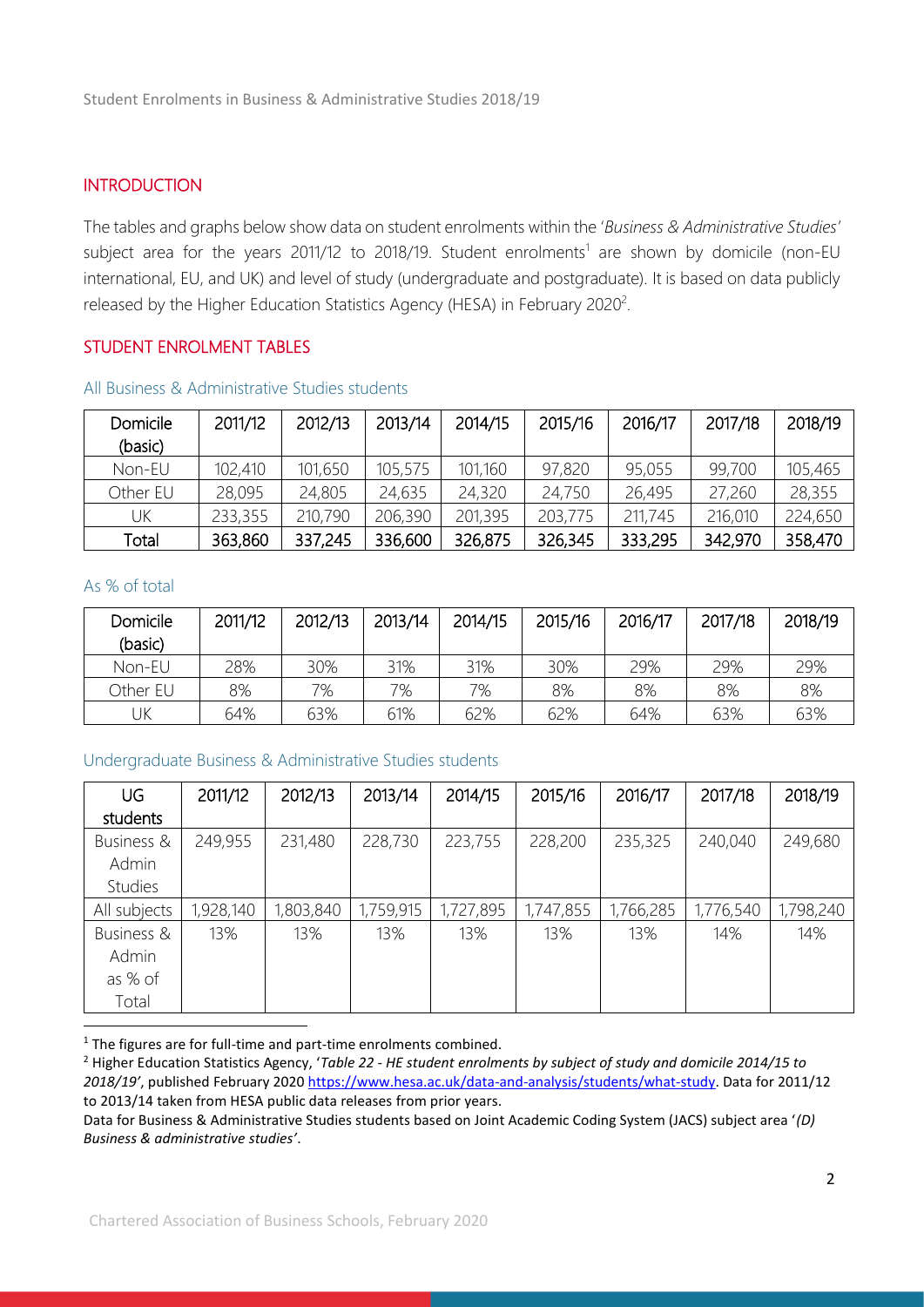Student Enrolments in Business & Administrative Studies 2018/19

| Domicile<br>(basic) | 2011/12 | 2012/13 | 2013/14 | 2014/15 | 2015/16 | 2016/17 | 2017/18 | 2018/19 |
|---------------------|---------|---------|---------|---------|---------|---------|---------|---------|
| Non-EU              | 43,240  | 45,430  | 47,520  | 45,390  | 44,675  | 44,700  | 44,835  | 46,325  |
| Other EU            | 18,450  | 16,355  | 15,765  | 15,585  | 16,430  | 17,950  | 18,950  | 20,205  |
| UΚ                  | 188,265 | 169,695 | 165,445 | 162,780 | 167,095 | 172,675 | 176,255 | 183,150 |
| Total               | 249,955 | 231,480 | 228,730 | 223,755 | 228,200 | 235,325 | 240,040 | 249,680 |

#### Undergraduate Business & Administrative Studies students by domicile

#### As % of total

| <b>Domicile</b><br>(basic) | 2011/12 | 2012/13 | 2013/14 | 2014/15 | 2015/16 | 2016/17 | 2017/18 | 2018/19 |
|----------------------------|---------|---------|---------|---------|---------|---------|---------|---------|
| Non-EU                     | 17%     | 20%     | 21%     | 20%     | 20%     | 19%     | 19%     | 19%     |
| Other EU                   | 7%      | 7%      | 7%      | 7%      | 7%      | 8%      | 8%      | 8%      |
| JΚ                         | 75%     | 73%     | 72%     | 73%     | 73%     | 73%     | 73%     | 73%     |

# Postgraduate Business & Administrative Studies students

| PG students    | 2011/12 | 2012/13 | 2013/14 | 2014/15 | 2015/16 | 2016/17 | 2017/18 | 2018/19 |
|----------------|---------|---------|---------|---------|---------|---------|---------|---------|
| Business &     | 113,910 | 105,770 | 107,865 | 103,115 | 98,150  | 97,970  | 102,930 | 108,800 |
| Admin          |         |         |         |         |         |         |         |         |
| <b>Studies</b> |         |         |         |         |         |         |         |         |
| All subjects   | 568,505 | 536,440 | 539,440 | 538,180 | 532,975 | 551,595 | 566,555 | 585,730 |
| Business &     | 20%     | 20%     | 20%     | 19%     | 18%     | 18%     | 18%     | 19%     |
| Admin as %     |         |         |         |         |         |         |         |         |
| of Total       |         |         |         |         |         |         |         |         |

### Postgraduate Business & Administrative Studies students by domicile

| Domicile | 2011/12 | 2012/13 | 2013/14 | 2014/15 | 2015/16 | 2016/17 | 2017/18 | 2018/19 |
|----------|---------|---------|---------|---------|---------|---------|---------|---------|
| (basic)  |         |         |         |         |         |         |         |         |
| Non-EU   | 59,170  | 56,220  | 58,055  | 55,765  | 53,150  | 50,355  | 54,865  | 59,145  |
| Other EU | 9,650   | 8,450   | 8,865   | 8,735   | 8,320   | 8,545   | 8,310   | 8,150   |
| UΚ       | 45,090  | 41,100  | 40,945  | 38,615  | 36,680  | 39,070  | 39,755  | 41,500  |
| Total    | 113,910 | 105,770 | 107,865 | 103,115 | 98,150  | 97,970  | 102,930 | 108,795 |

## As % of total

| Domicile<br>(basic) | 2011/12 | 2012/13 | 2013/14 | 2014/15 | 2015/16 | 2016/17 | 2017/18 | 2018/19 |
|---------------------|---------|---------|---------|---------|---------|---------|---------|---------|
| Non-EU              | 52%     | 53%     | 54%     | 54%     | 54%     | 51%     | 53%     | 54%     |
| Other EU            | 8%      | 8%      | 8%      | 8%      | 8%      | 9%      | 8%      | 7%      |
| UK                  | 40%     | 39%     | 38%     | 37%     | 37%     | 40%     | 39%     | 38%     |